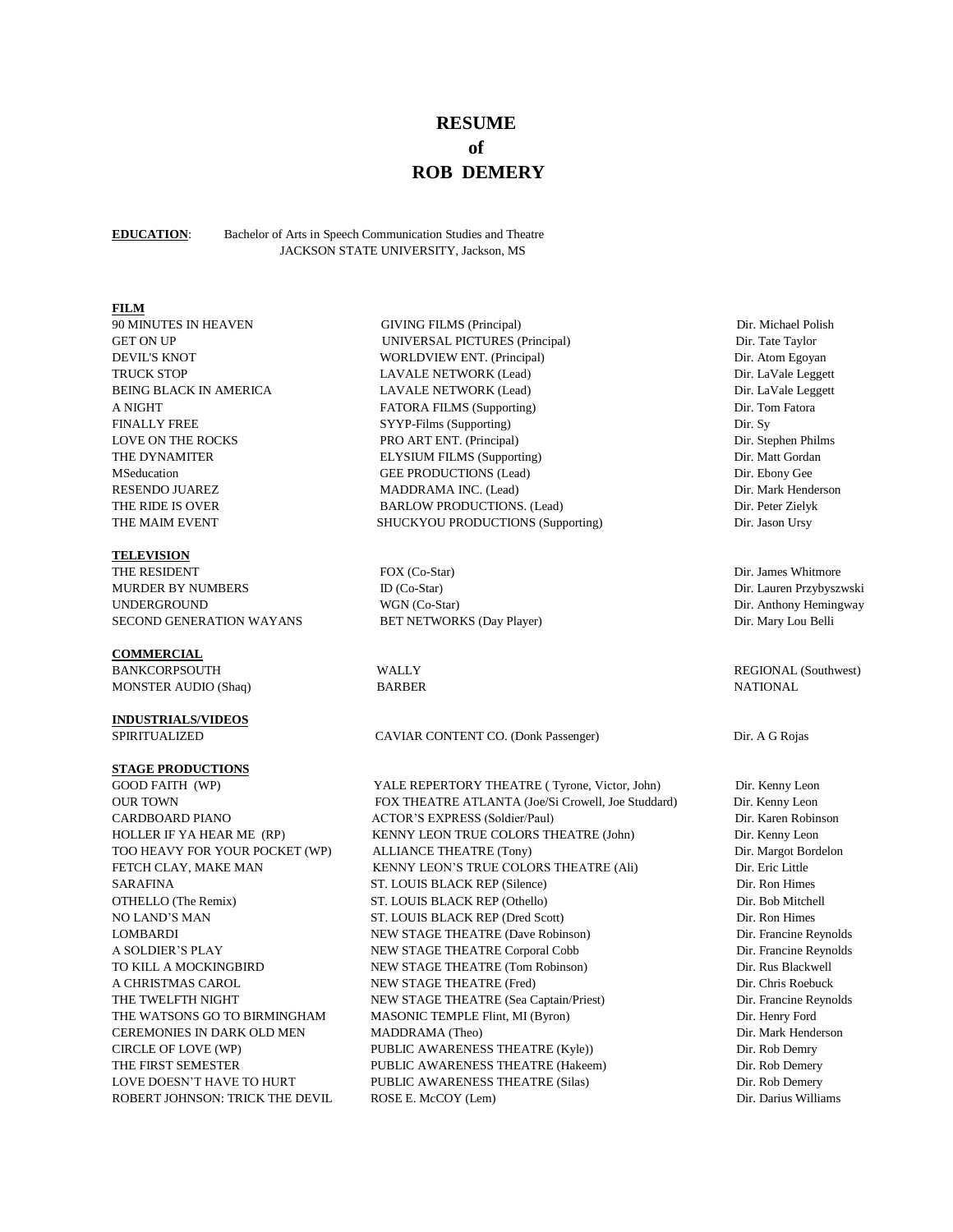THE LION AND THE JEWEL POWER TO THE EIGHT

\*WP – World Premiere \*RP – Regional Premiere

#### **POEMS**

THE BEST THINGS IN LIFE ARE FREE AFTER THE LOVE THEN WHAT LIFE IS NOT A GAME, BUT IT'S LIKE ONE GRAVITY WHY? WHEN? IF I CAN JUST TOUCH YOU

#### **WRITTEN PRODUCTIONS/WORKSHOPS**

REVOLUTIONIZED (Full Length Play) BAD RHYTHM (Full Length Play) BE CAREFUL OF THE TRAFFIC (Full Length Play) I GIVE MY ALL (Full Length Play) A QUEST FOR JOY (Short Film) DO IT MYSELF VARIOUS EDUCATIONAL SKITS ROB'S ENHANCEMENT PROGRAM (REP) ROB'S ACTING WORKSHOPS (RAW Session I and II) ROB'S TALENTED TEN ROB'S POETRY SLAM POETIC PASSIONS BIG BROTHER BIG SISTER COMMITTEE THE ST. LOUIS BLACK REPERTORY COMPANY'S SPA PROGRAM

#### **DIRECTOR (Stage):**

A DAY TO REMEMBER TRILOGY REVOLUTIONIZED A QUEST FOR JOY BE CAREFUL OF THE TRAFFIC BAD RHYTHM BILLY THE DISRESPECTFUL BEAR DO IT MYSELF THOROUGHLY MODERN MILLIE JUNIOR (New Stage Theatre) BEAUTY AND THE BEAST JUNIOR (New Stage Theatre) FADE TO BLACK CIRCLE OF LOVE (National Touring Show with Public Awareness Theatre) SUNSET HIGH (National Touring Show with Public Awareness Theatre) THE FIRST SEMESTER (National Touring Show with Public Awareness Theatre) LOVE DOESN'T HAVE TO HURT (National Touring Show with Public Awareness Theatre) NEW BEGINNINGS (MADDRAMA) GREEN GIBBS PLAZA POETIC PASSIONS SOUL OF BLACK FOLKS BABIES CARRYING BABIES NONVERBAL ACTING MELODIES THE CREATION HURRICANE KATRINA: WINDS OF CHANGE (St. Louis Black Rep)

#### **DIRECTOR (Film/Commercial/Music Videos):**

YOU AND I LYRIC BUDDY AN OPEN BOX

THE WAITING ROOM (Mid-West Premiere) GAS LIGHT THEATRE (Riley Innes) Dir. Ron Himes EDISON THEATRE (White Surveyor/Schoolboy) CLIMB THEATRE (Danny)

 Dir. Ron Himes Dir. Buffy Sedachek